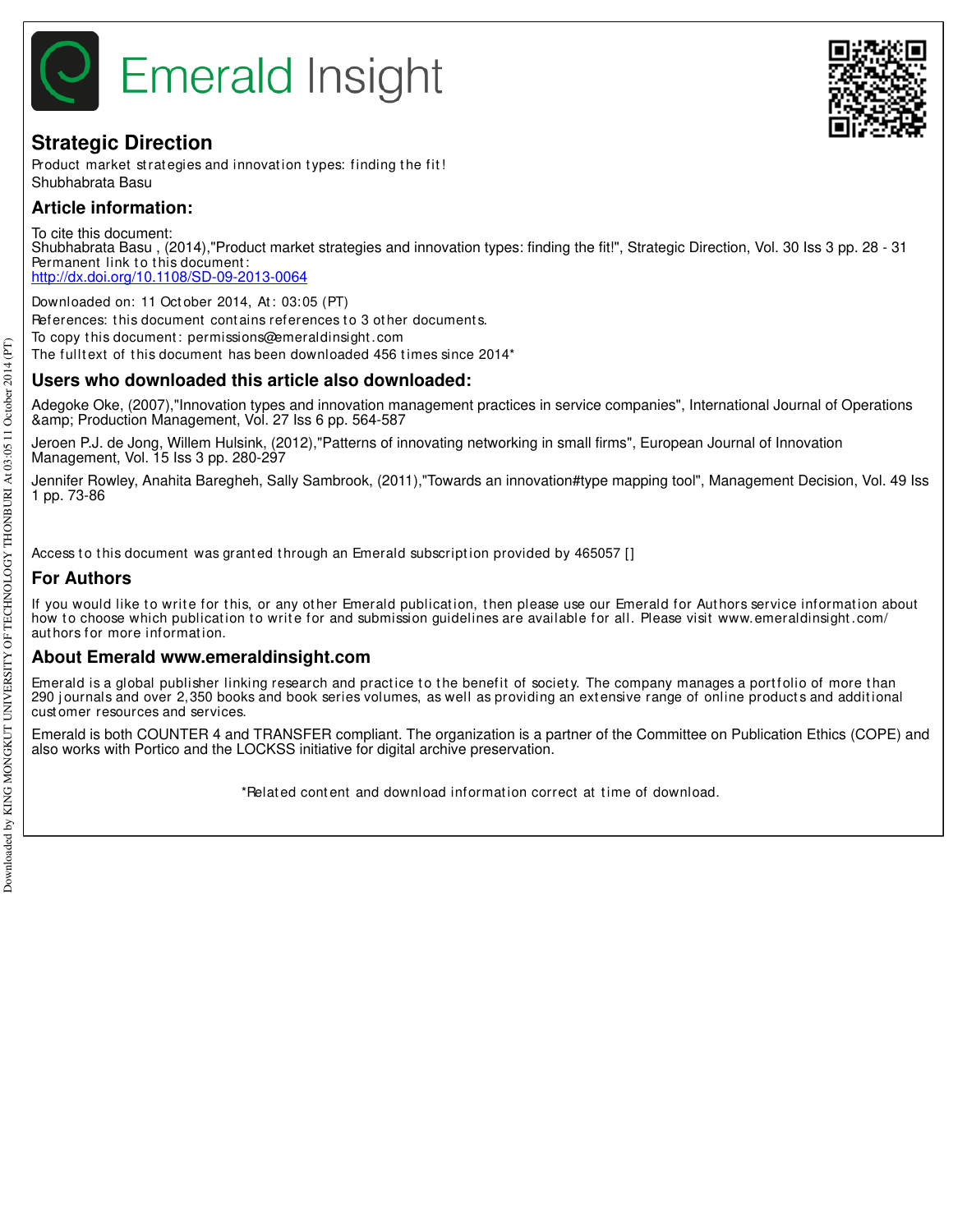# Product market strategies and innovation types: finding the fit!

#### Shubhabrata Basu

Shubhabrata Basu is based at Strategic Management, Indian Institute of Management, Indore, India.

F irms, especially multidivisional, multinational corporations, are said to sit on a stockpile of innovations, waiting for the opportune moment to launch them. New innovative products and services are perceived as the key to sustainable competitive advantage. However, firms that launch such products do not always enjoy the benefits of being a first mover. For example, Nokia with their 7650 smart phone, IBM with their Personal Computer, and a whole range of corporations, lost out to second movers such as Samsung and Compaq. Scale advantage of the second movers cannot adequately explain this phenomenon  $-$  IBM, for example, was far bigger than its nimble competitors. Similarly, disruptive innovations cannot properly address this – Nokia and IBM's competitors were traditional players. Firms appear to be caught in the horns of dilemma. If they innovate (thus incurring R&D expenses), there is no guarantee of success; if they don't, their positions would surely be disrupted. Is there a way to overcome this problem? Possibly yes; but that requires understanding the product-market framework and finding an innovation to fit into it.

#### Ansoff's matrix revisited

Ansoff's (1957) product-mission (market) matrix represents the co-evolution of a product with that of the market and the strategies to be adopted thereof. This, along with an action framework is presented in Table I.

The table reveals that product development and diversification strategies require the firm to commit its resources and capabilities on what new content(s) need to be supplied within the product. Consequently they are capital intensive and proactive endeavors to popularize the products in the market. On adoption, they lead to path dependence or exit barriers for the firm. Penetration and market development strategies, on the other hand, deal with how efficiently can the content, be supplied to the existing or new market, in the presence of competitive threats. Consequently, they are reactive strategies that focus on cost savings by harnessing scale and scope advantages. With the above characteristics of product-market strategies, a matching innovation framework needs to be considered.

#### The Henderson-Clark framework of innovation

The Henderson-Clark (Henderson and Clark, 1990) framework had categorized innovation into four broad types based on the following criteria:

- **B** technological novelty at the component or functional level within the innovation; and
- **novelty of the linkages that integrate the components, giving a market acceptable form to** the product/service.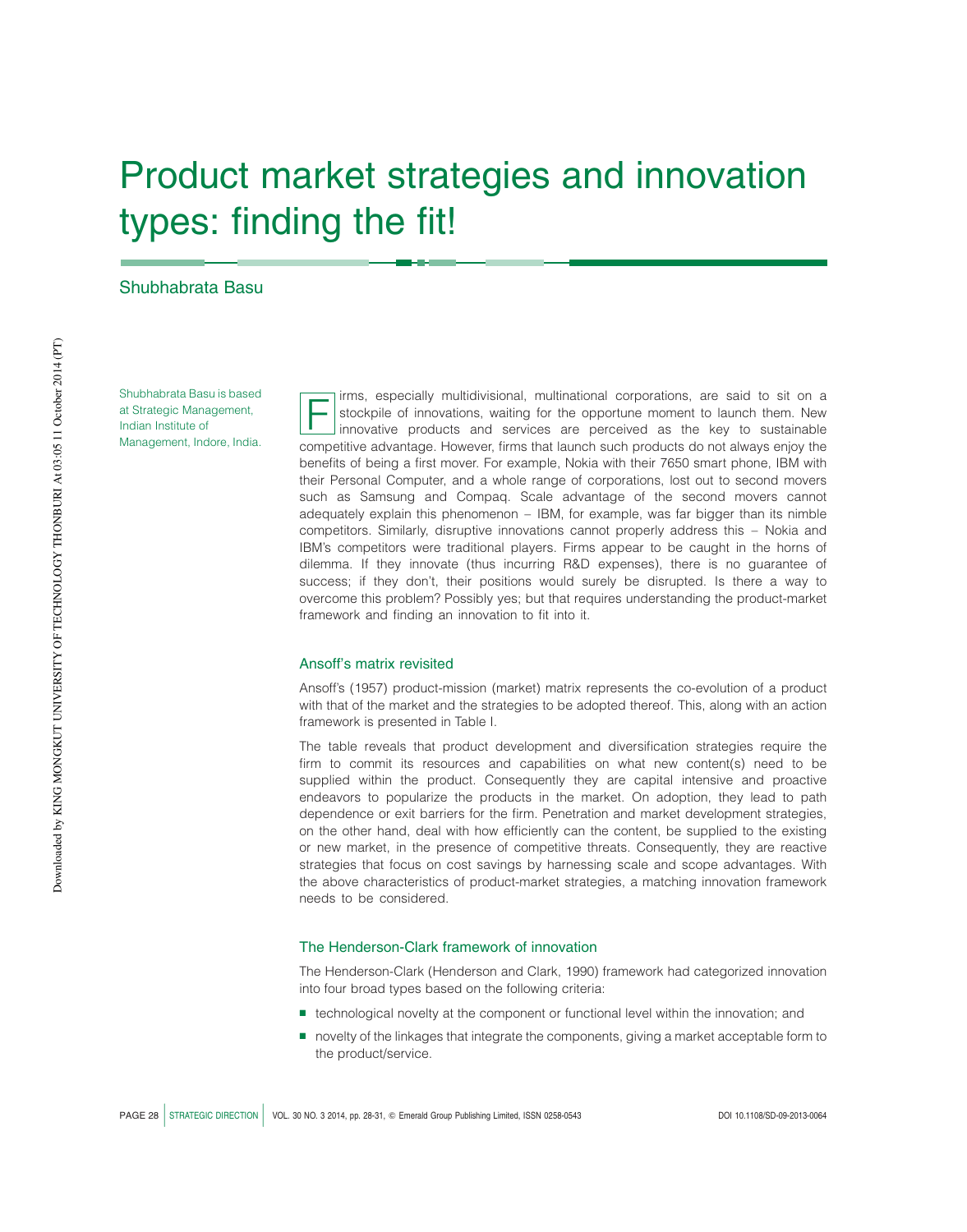| Table I Product market strategies and action framework |                        |                                                                                                                                                                                                                                                                                                         |  |
|--------------------------------------------------------|------------------------|---------------------------------------------------------------------------------------------------------------------------------------------------------------------------------------------------------------------------------------------------------------------------------------------------------|--|
| Product-market characteristics                         | Adopted strategies     | Action framework                                                                                                                                                                                                                                                                                        |  |
| Existing product x existing market                     | Market penetration     | (i) Increased volume sales per existing users<br>(ii) Advertisements, loyalty schemes, sales promotions, personal selling to<br>existing customers<br>(iii) Increase volume sales by acquiring new users<br>(iv) Market consolidation, mergers and acquisitions<br>(v) Competitive pricing, discounting |  |
| New product x existing market                          | Product development    | (i) Enhanced R&D efforts and innovation<br>(ii) Developing insights into customer's needs<br>(iii) First movers in a product category<br>(iv) Increase the overall efficiency of the users                                                                                                              |  |
| Existing product x new market                          | Market development     | (i) Modify existing product to have new usage for new set of customers<br>(ii) Highlighting new dimensions/packaging of products<br>(iii) New geographical expansion – exports<br>(iv) New distribution channel<br>(v) Market segmentation – new pricing policies                                       |  |
| New product x new market                               | <b>Diversification</b> | (i) New product in new markets<br>(ii) New technology, new skills<br>(iii) New merchandizing, new facilities<br>(iv) New financial investments, new financing models<br>(v) High risk-high rewards                                                                                                      |  |

Based on the above criteria, the four types of innovation proposed were:

- 1. incremental innovation having minor improvements in function and form;
- 2. modular innovation with significant improvements/alterations in function due to change in technology – but no change in form;
- 3. architectural innovation with minor change in technological function but significant alteration of linkages and hence form; and
- 4. radical Innovation where both the form and function have undergone major changes.

Modular and radical innovations are capital intensive due to their focus on improving function. To improve function, significant R&D expenses for technological improvements have to be undertaken. In contrast, architectural innovation focuses on forms and hence on alternative superior process of integration. Incremental innovations provide minor improvements in both.

For example, consider the use of ceiling fan in the tropics. It has a rotor, a set of three blades, a perpendicular shaft that connects it to the ceiling and the resistance type regulators for speed control:

- **B** an incremental innovation implies changing the color schemes, different sizes for different market segments, etc.;
- **B** modular innovation implies replacing the resistance type regulator with diode/rectifier type regulator that saves energy consumption or replacing three blades with four blades for superior air circulation;
- **E** architectural innovation implies changing the relative positions (hence configuration/form) between the rotor and the shaft from being perpendicular to parallel. The new form leads to new usages like table fans or exhaust fans (for industrial usage) that enable entry into new business domains; and
- **F** radical innovation will be an air conditioner with different set of component technology and linkages. An air-conditioner has new functions (circulation and cooling) and a different form.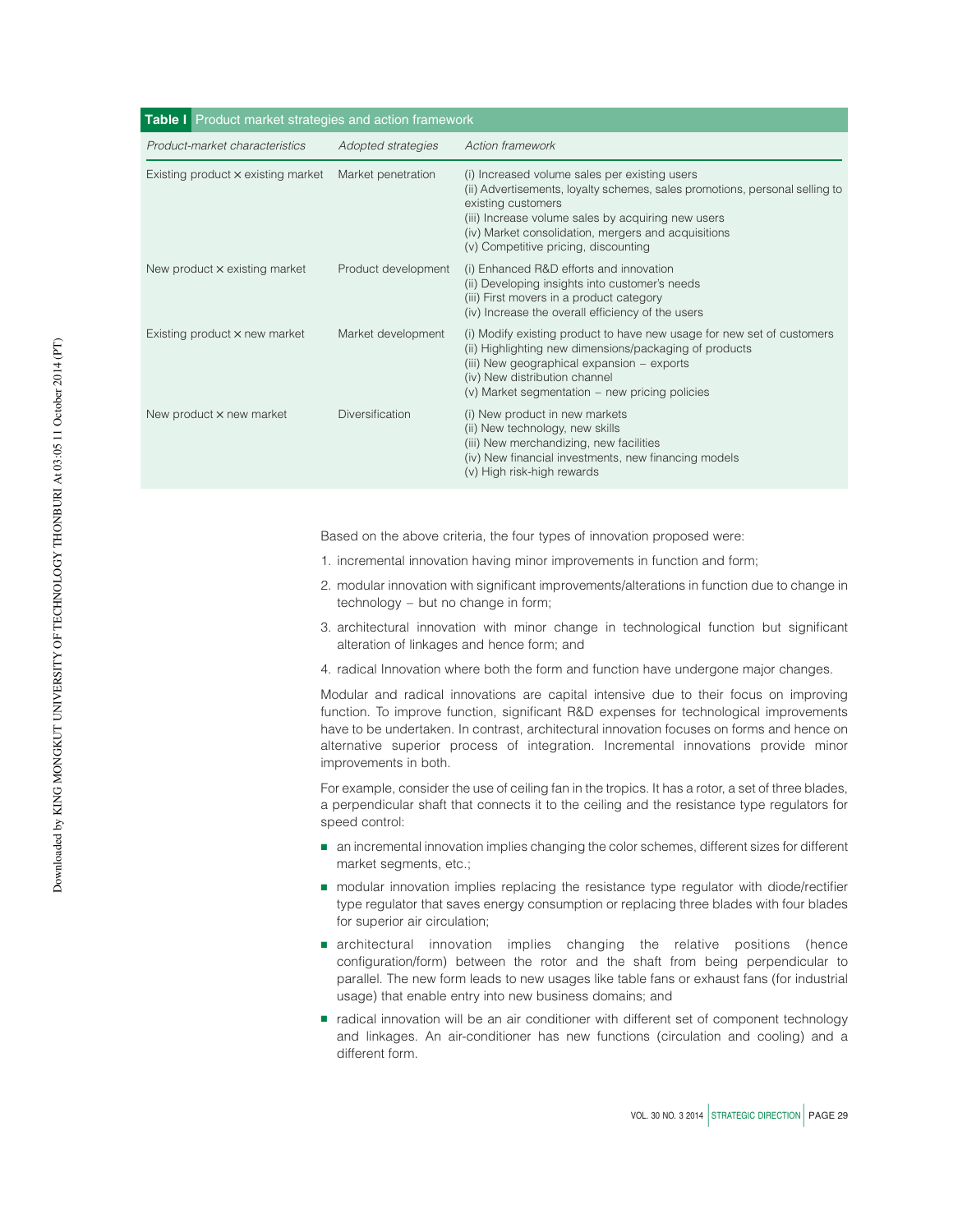#### Finding the fit

Given the characteristics of innovation and product market strategies, a fit can be deduced. This is provided in Table II.

A penetration strategy is usually suitable for a competitive and price sensitive market with lower unit margin. Here maintaining a semblance of distinction amongst competing offerings is important. Hence incremental innovation is suitable. An incremental innovation delays the commoditization effect in terms of brand identity and margins. Examples are Microsoft Office versions 1997 to 2003, Microsoft Vista operating system to Windows 7 etc.

A product development strategy uses different variants of same or similar products for the same market. This involves a focus on component level technology, leading to modifying the functions and enhancing efficiencies. The visibly recognizable features are not altered. Consequently a modular innovation is suitable for this type of strategy where the relatively inefficient components are replaced or new modules added, leading to aggregate performance improvements. A sedan (3-box), a hatchback (2-box), a SUV/MUV or a limousine (an extended 3-box), are examples in the passenger automobile market. Similarly, Windows Vista was a modular innovation vis-à-vis Windows XP.

A market development strategy uses the same basic product, but adopts them for different markets by reconfiguring the components. This is similar to architectural innovation where the form, therefore the application gets altered due to change in the linkages leading to new market entry. The basic Boeing 737 can be internally refurbished as a military transport aircraft. Windows 7 has been architecturally reconfigured to Windows 8 for smart phones. Three molecules of Acetylene gas  $(3C<sub>2</sub>H<sub>2</sub>)$  (used in construction industry) can undergo architectural reconfiguration to Benzene  $(C_6H_6)$  used in polymer/plastic industries.

A diversification strategy requires a big bang entry into a new market with new product/service having new forms and functions. Consequently a radical innovation is the likely candidate. However, radical innovations are capital intensive and should be introduced in markets that can bear the development cost. Examples are mobile phones over fixed-line telephones, MS-DOS over proprietary operating systems, e-mails over snail mails.

#### **Conclusion**

The fit framework proposed above is a preamble that should guide top management on where to innovate, when to innovate and what to innovate. Innovating, just to imitate similar activities of a competitor or as a hedge against future uncertainties, has often left firms worse off. Innovation is a time consuming and costly affair that comes at the cost of the shareholders. As such, the above fit framework will prove to be useful, first to identify the market (existing or potential), next to choose the appropriate timeline and finally, to opt for an appropriate innovation that will maximize shareholder wealth.

Keywords: Fit, Innovation type, Product market strategies

| <b>Table II</b> Product market strategies and innovation type $-$ a fit framework |                          |                                                                                                 |  |
|-----------------------------------------------------------------------------------|--------------------------|-------------------------------------------------------------------------------------------------|--|
| Product-market strategy                                                           | Innovation type          | Activities and benefits                                                                         |  |
| Market penetration strategy                                                       | Incremental innovation   | Adding incremental values to existing set of activities to get expected<br>profits              |  |
| Product development strategy                                                      | Modular innovation       | Adding or replacing new activities (new components) to get more than<br>expected profits        |  |
| Market development strategies                                                     | Architectural innovation | Changing sequence of activities (reconfiguring components) to get more<br>than expected profits |  |
| Diversification strategies                                                        | Radical innovation       | Completely redesigning activities – may or may not get more than<br>expected profits            |  |